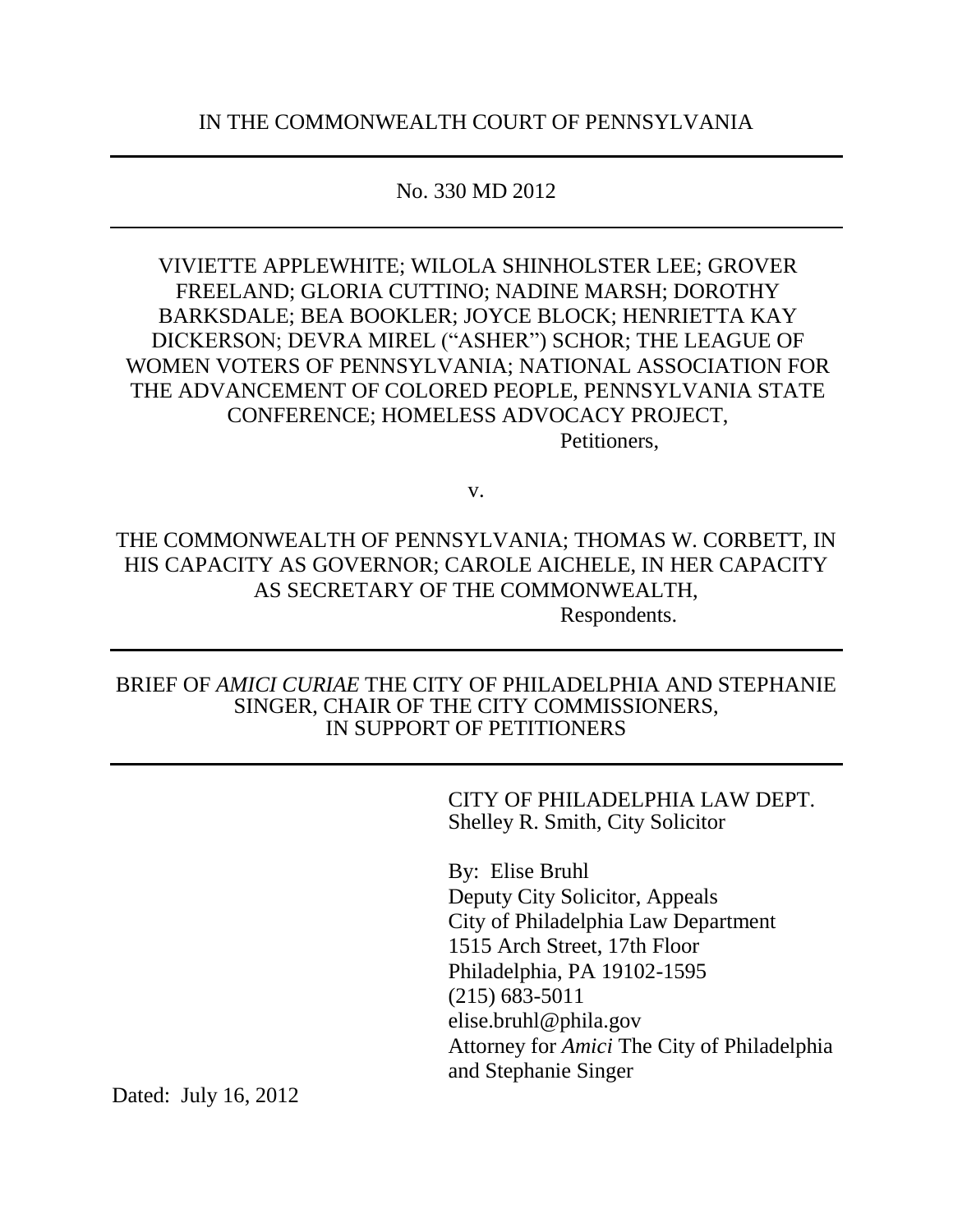# **TABLE OF CONTENTS**

|  |    |                                                                                                                     | INTEREST OF AMICI CURIAE THE CITY OF PHILADELPHIA AND |  |  |  |
|--|----|---------------------------------------------------------------------------------------------------------------------|-------------------------------------------------------|--|--|--|
|  |    |                                                                                                                     |                                                       |  |  |  |
|  | A. | The Photo ID Law Violates Article I, $\S$ 5, Article VII, $\S$<br>1, and Article I, §§ 1 and 26 of the Pennsylvania |                                                       |  |  |  |
|  | B. |                                                                                                                     |                                                       |  |  |  |
|  | C. | City Voters Should Not Be Required to Lose Their                                                                    |                                                       |  |  |  |
|  |    | 1.                                                                                                                  | City Residents Who Belong to a Racial or Ethnic       |  |  |  |
|  |    | 2.                                                                                                                  |                                                       |  |  |  |
|  |    | 3.                                                                                                                  |                                                       |  |  |  |
|  |    | 4.                                                                                                                  |                                                       |  |  |  |
|  |    |                                                                                                                     |                                                       |  |  |  |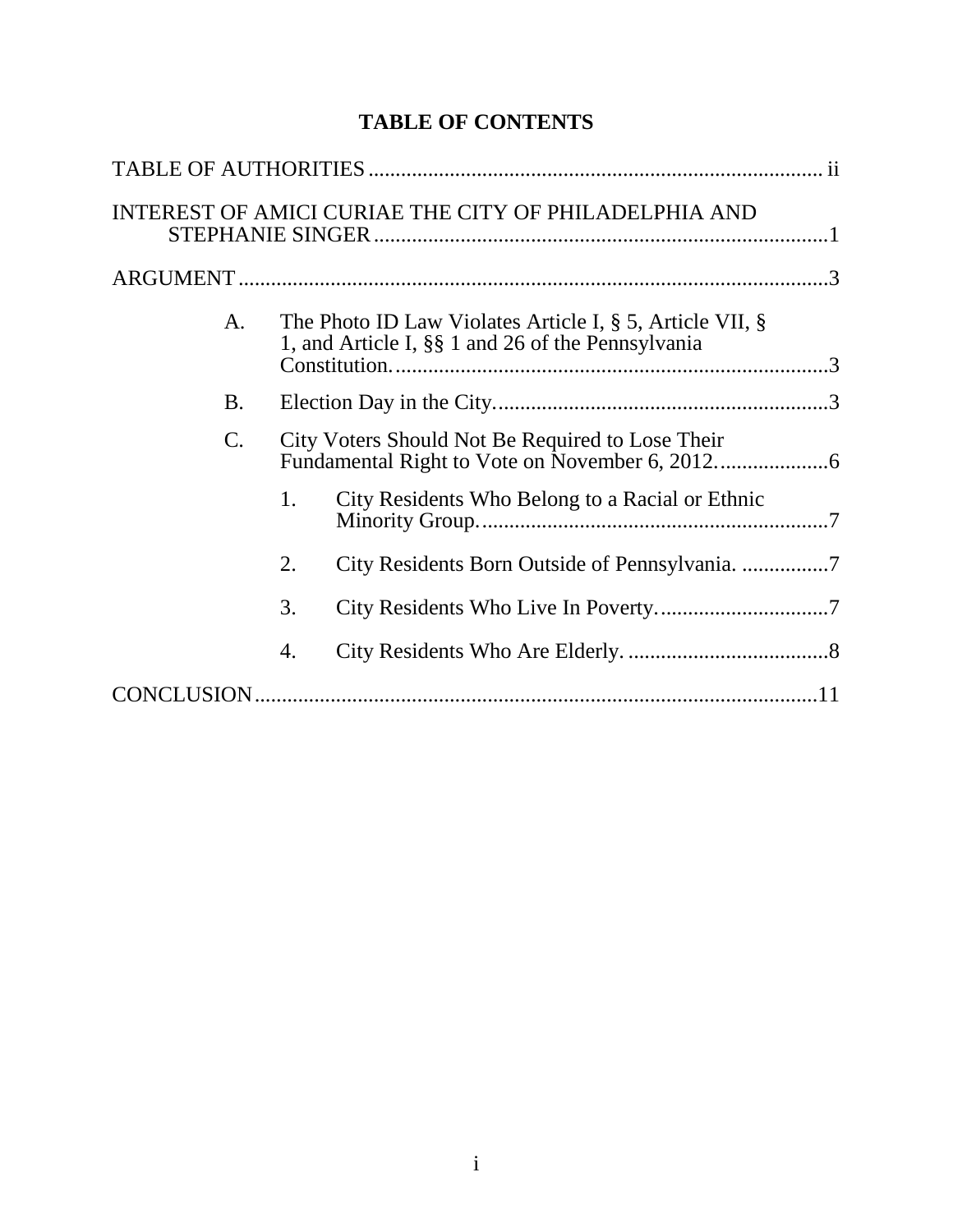# **TABLE OF AUTHORITIES**

<span id="page-2-0"></span>

|                                                                        | Page(s) |
|------------------------------------------------------------------------|---------|
| <b>CONSTITUTIONAL PROVISIONS</b>                                       |         |
|                                                                        |         |
|                                                                        |         |
| <b>STATUTES</b>                                                        |         |
| Act 18 of 2012, March 14, amending Act of 1937, June 3, P.L. 1333 (the |         |
| HOME RULE CHARTER PROVISIONS, ORDINANCES AND RESOLUTIONS               |         |
|                                                                        |         |
|                                                                        |         |
|                                                                        |         |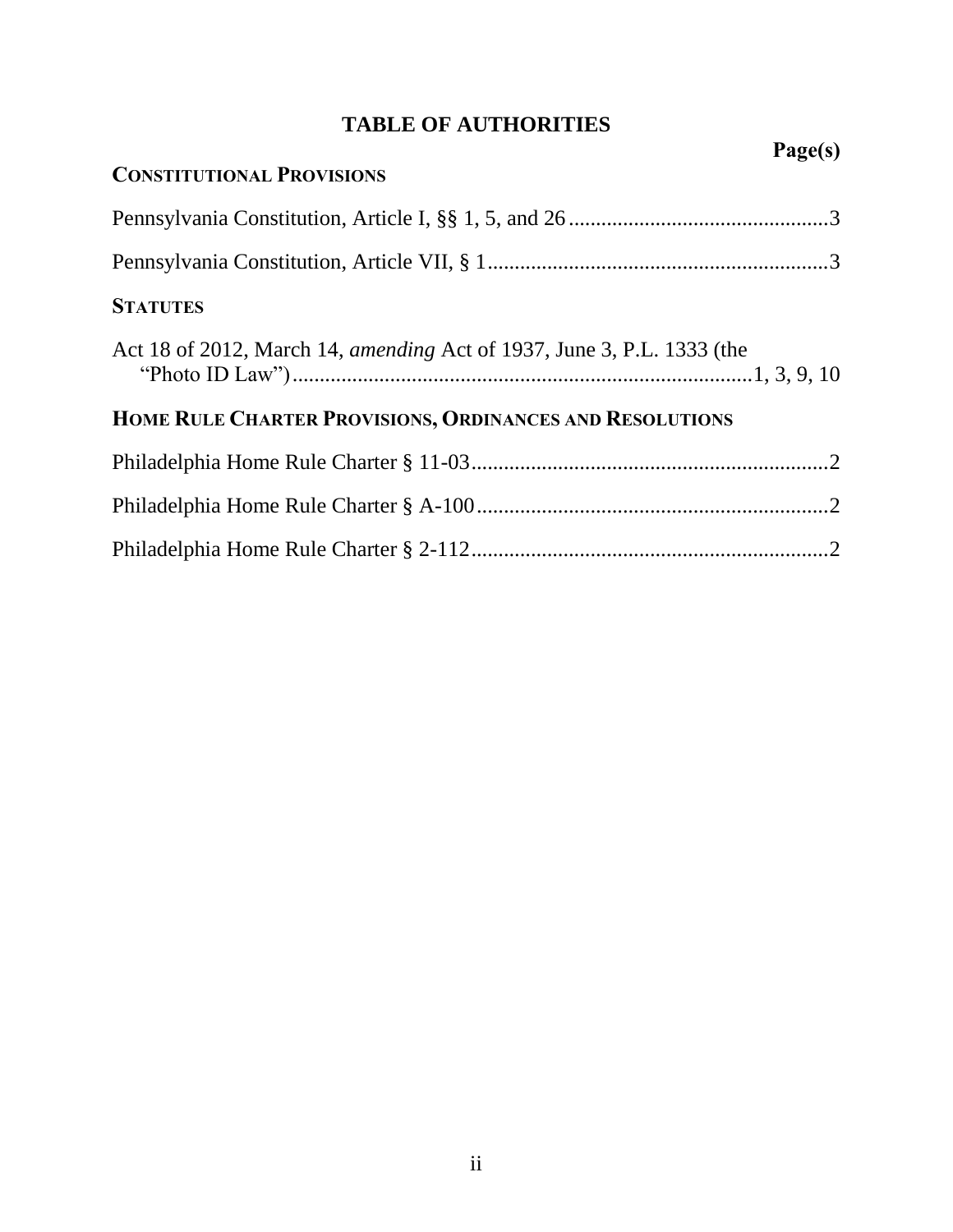## <span id="page-3-0"></span>**INTEREST OF AMICI CURIAE THE CITY OF PHILADELPHIA AND STEPHANIE SINGER**

<span id="page-3-1"></span>The City of Philadelphia ("City") is interested in this matter because all registered voters in the City are currently subject to the photo identification requirements of Act 18 of 2012, March 14, *amending* Act of 1937, June 3, P.L. 1333 (the "Photo ID Law"). The City believes that all of its residents, particularly its most vulnerable residents, should not face unconstitutional burdens on their fundamental right to vote. The City will suffer financially, politically, and in important matters of policy, if significant numbers of its residents are disenfranchised, and particularly if they are disenfranchised in numbers disproportionate to the City's percentage of the state population.

The City's concerns about its voters have been heightened by data recently released by the Office of the Secretary of State, which initially estimated that the Photo ID Law would affect only 80,000 Pennsylvania voters. Instead, the Secretary of State's data demonstrates that 758,000 registered voters in Pennsylvania do not have photo identification from the Pennsylvania Department of Transportation ("PennDOT"). Of that total, 186,630 registered voters are in the City. The City now faces the prospect that 18% of the City's registered voters may not have sufficient identification to cast their votes on Election Day.

The City is also concerned about the impact the Photo ID Law will have on City voters who do have photo identification. On November 6, 2012, is a Presidential election, so turnout, emotions, and stakes will be high. The delays and conflicts the Photo ID Law will create at the polls may impede or block the ability of City voters to cast their votes, regardless whether their identification passes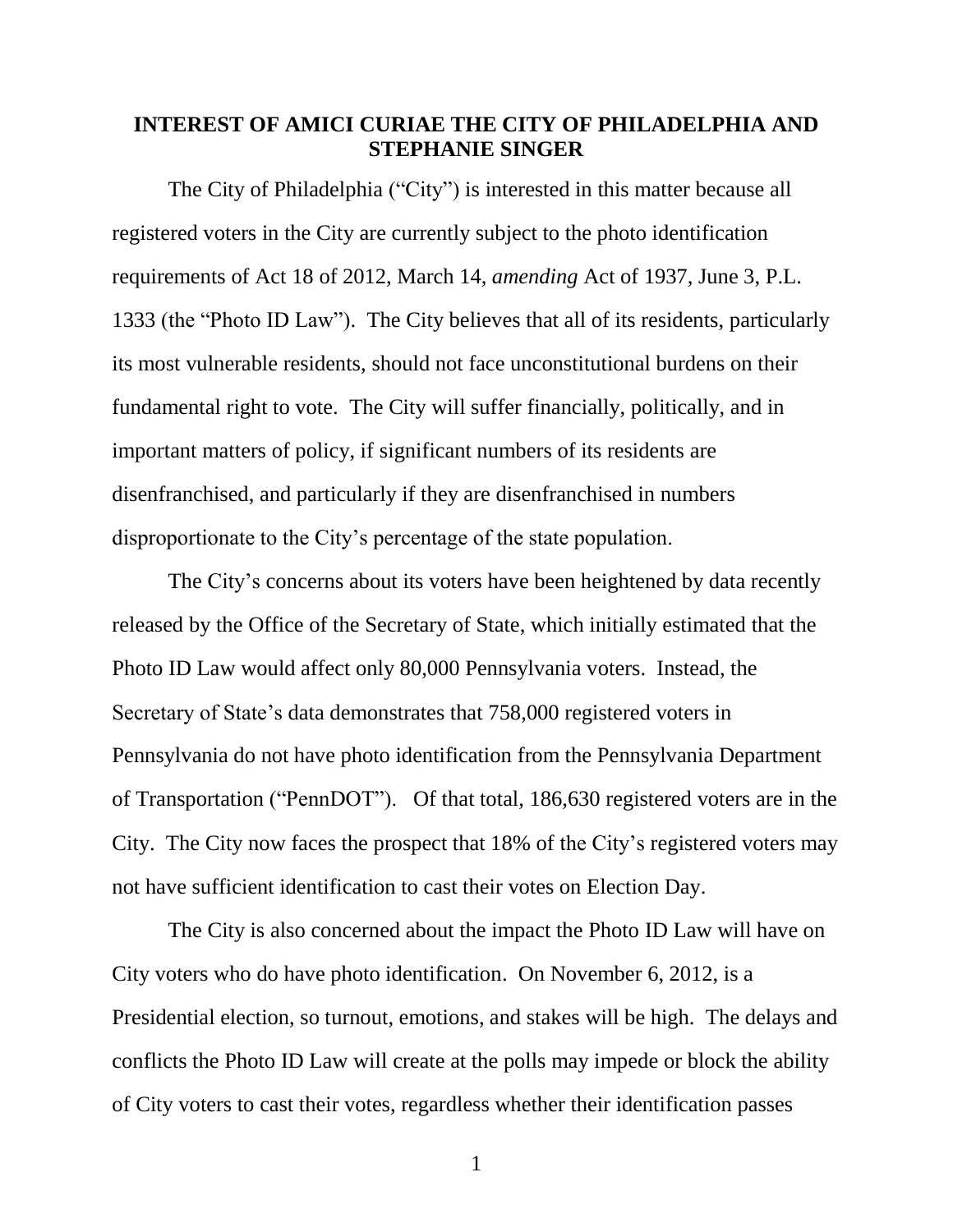muster under that law.

<span id="page-4-1"></span><span id="page-4-0"></span> $\overline{a}$ 

Stephanie Singer is an elected official in the City, and Chair of the City Commissioners ("City Commissioners").<sup>1</sup> The City Commissioners are the elected officials charged with administering the Election Code in the City and overseeing the administration of elections. As Chair, Commissioner Singer is the Commissioner charged with the responsibility for overall election administration and management. Her interest in this matter stems from her mission to serve City voters, a mission that includes protecting their fundamental right to vote.

<span id="page-4-2"></span><sup>&</sup>lt;sup>1</sup>In the City, the City Commissioners serve as the County Board of Elections. See Philadelphia Home Rule Charter §§ 2-112, 11-03, A-100. For ease of reference, the term "City Commissioners" will be used in this brief.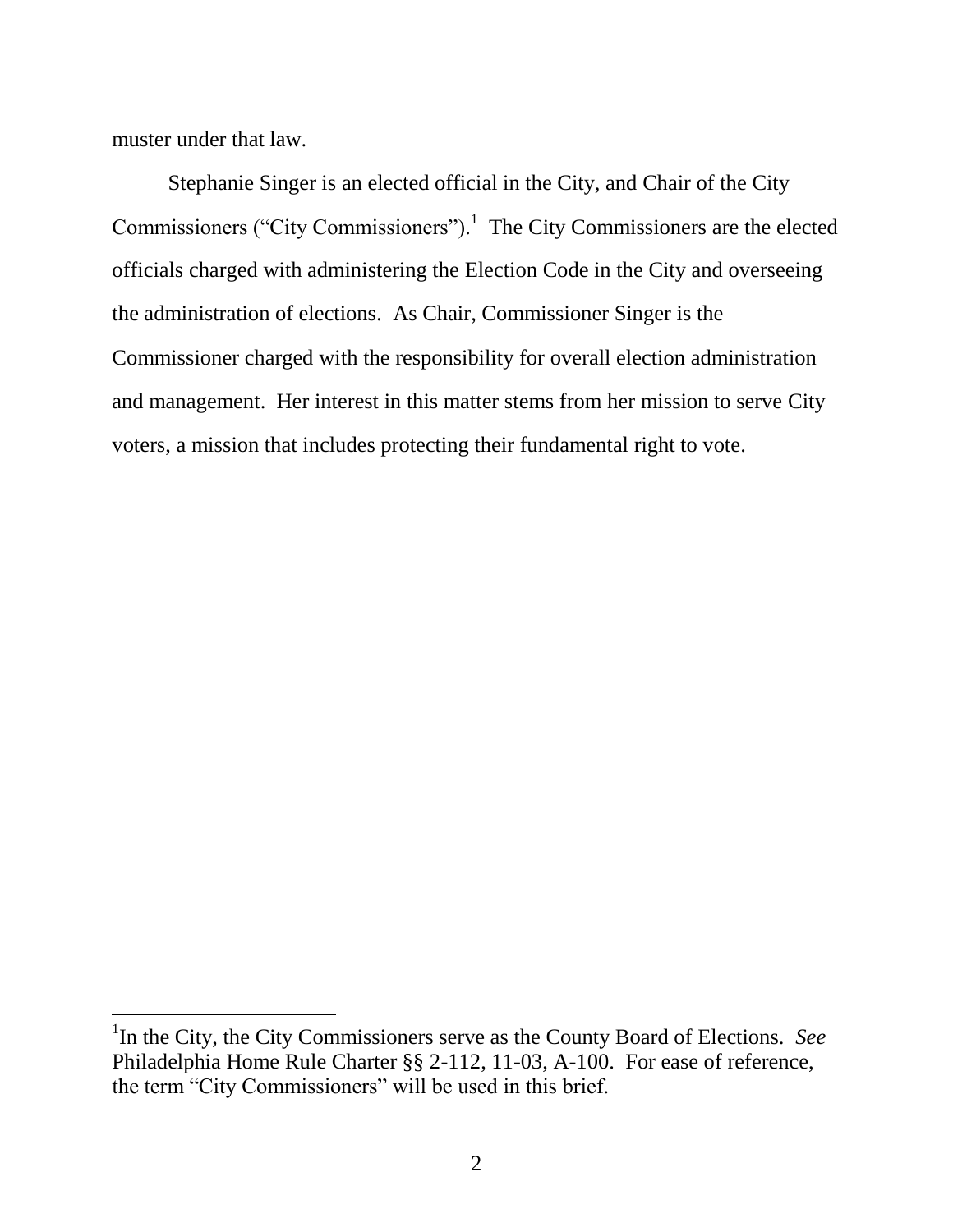#### <span id="page-5-5"></span><span id="page-5-4"></span>**ARGUMENT**

## <span id="page-5-1"></span><span id="page-5-0"></span>**A. The Photo ID Law Violates Article I, § 5, Article VII, § 1, and Article I, §§ 1 and 26 of the Pennsylvania Constitution.**

<span id="page-5-3"></span>As Petitioners have made plain, the Photo ID Law violates Article I, § 5, Article VII, § 1, and Article I, §§ 1 and 26 of the Pennsylvania Constitution. *Amici* hereby adopt those arguments and incorporate them by reference. *See* Petition for Review, Counts I, II, and III. *Amici* file this brief to offer this Court some additional context regarding the burdens the Photo ID Law creates for City residents who seek to exercise their fundamental right to vote. *See, e.g.*, Petition for Review,  $\P$  97.

#### **B. Election Day in the City.**

<span id="page-5-2"></span>On Election Day, the City's registered voters head to 1,687 election divisions and precincts to exercise their fundamental right to vote. City voters do not drive to the polls, as voters in other areas of Pennsylvania do. They walk to polling places in their neighborhoods.

Each City voter's polling place is within five blocks of where that voter lives. As a result, City voters cast their votes in schools, churches, universities, and, at times, private homes, barbershops, and nightclubs.

The City's polling places and voting machines must be up and running by 7 a.m. and continue running until the close of polls at 8 p.m. To make that happen, over 8,000 poll workers (such as Judges of Election, Inspectors, and interpreters) will be at the polls.

The City's poll workers are a cross-section of the City, its residents, and its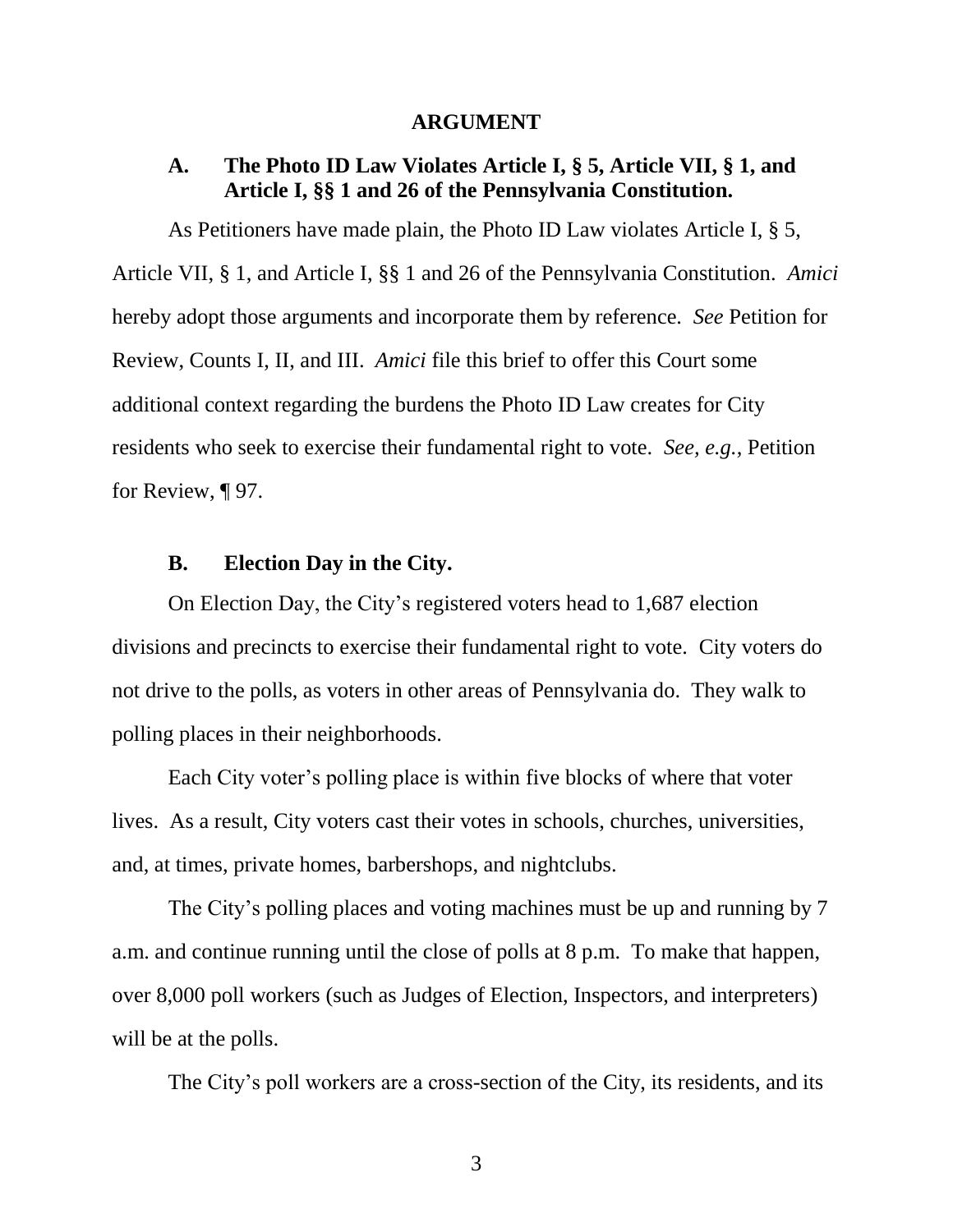neighborhoods. As a result, the City's poll workers usually spend an Election Day at a polling place a few blocks from their homes, along with other people (and voters) from their own neighborhoods. Throughout the day, and into the evening, those poll workers will be managing lines, machines, machine breakdowns, poll books, voting registers, interpreter requests, and voters.

Meanwhile, staff at the City Commissioners will be answering questions from the public, poll workers, and the press; helping people cast votes at City Hall; troubleshooting problems with machines over the phone and sending out teams to fix them; and managing all of the other problems that can occur both inside and outside a polling place, such as problems with interpreters, missing poll workers, disgruntled voters, or disputes among the persons assigned to work at a particular polling place.

After the polls close, the Police Department will go to all 1,687 locations to collect the cassettes that register the votes cast at the voting machines, as well as any provisional ballots. The Police Department will bring those cassettes to seven remote sites. At those sites, the cassettes will be inserted into card readers, and voting results sent over a dedicated line to the City Commissioners. Those results create the unofficial count, which will be posted in-house and on the Internet. The Police Department will also deliver to the City Commissioners any provisional ballots cast.

The day after Election Day, the official count starts. The cassettes are delivered from the remote sites to the City Commissioners; the cassettes are once again inserted into card readers; and data collected once again for the official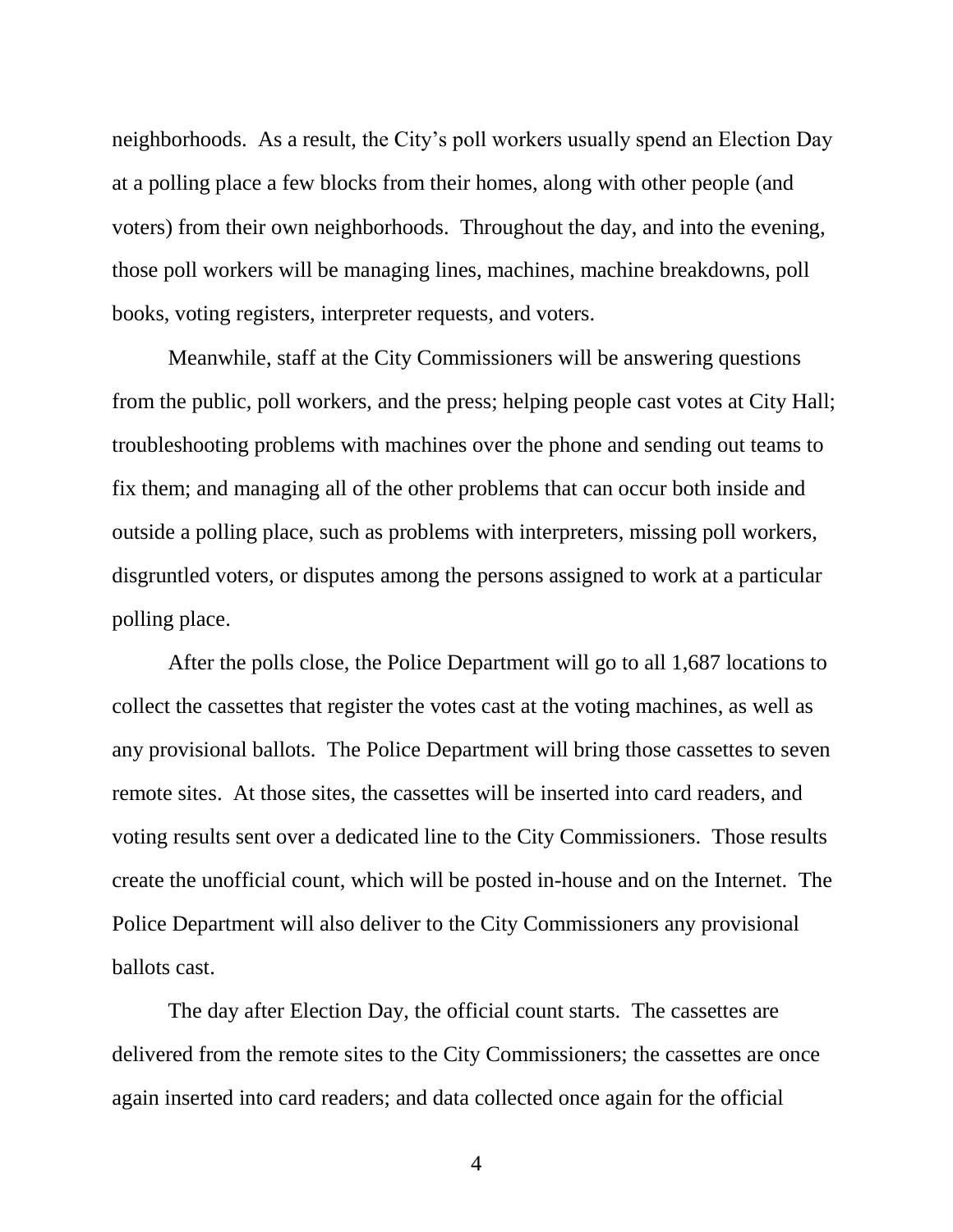count. The City Commissioners also review and count provisional ballots and absentee ballots over the course of the days following the election for the official vote count.

Election Day cannot be done over, and Election Day happens on a larger scale in the City than elsewhere in Pennsylvania. Twenty percent of all of the polling places in Pennsylvania are in the City. Even mundane aspects of Election Day require a great deal of effort and preparation: the City Commissioners must assemble 1,700 boxes of election materials that will be used at the polls for Election Day; the City Commissioners must have training in place for 8,000 poll workers; and they must have staff on hand on Election Day to support those 8,000 poll workers.

The efforts required to make Election Day happen in the City increase for a Presidential election. Presidential elections have the highest turnout of any election in a four year cycle. The most dramatic increases in turnout are likely to occur at colleges and universities, where only twenty-five voters may appear at a polling place for a primary election, but several hundred voters may appear at that same polling place for a Presidential election.

At any polling place, the increased turnout that occurs during a Presidential election creates longer lines and longer delays for voters. This is particularly the case between the hours of 7 and 9 a.m. and 5 and 8 p.m., the times when two-thirds of City voters try to cast their votes.

The increases in turnout, and the high stakes of a Presidential election, result in increased pressure on poll workers, Commission staff, and voters. Problems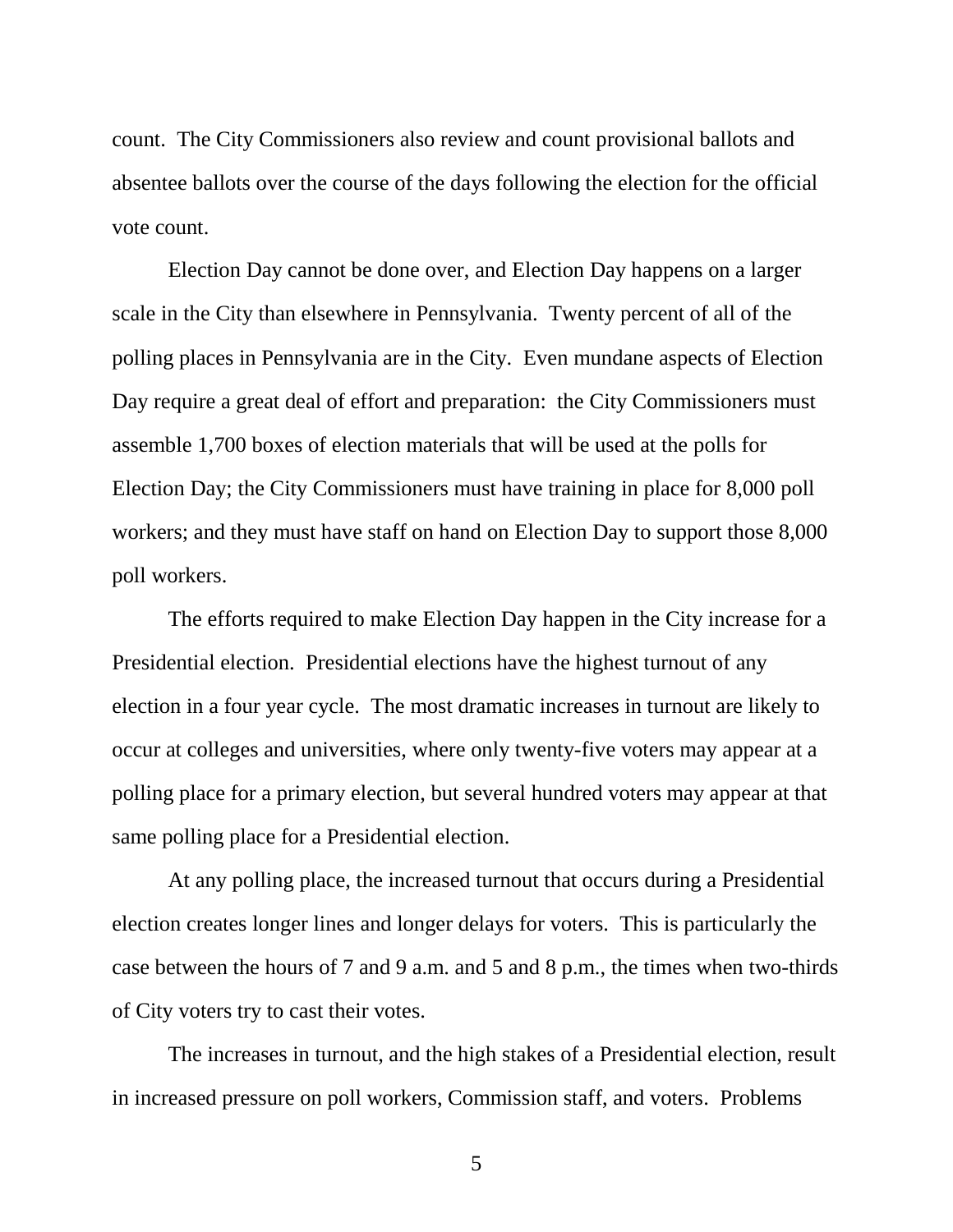with broken machines, long lines, missing interpreters, and provisional ballots, to name a few, become more numerous, more fractious, and more difficult to manage on the Election Day of a presidential election.

November 6, 2012, is a Presidential election. It is also the first election where the Photo ID Law will be mandatory for all City voters. Due to the Photo ID Law, City voters who lack photo identification, as well as City voters who have photo identification, risk losing their fundamental right to vote on that day. They should not have to do so.

# <span id="page-8-0"></span>**C. City Voters Should Not Be Required to Lose Their Fundamental Right to Vote on November 6, 2012.**

The Photo ID Law will have a greater impact on the City and its voters than it will in other areas of Pennsylvania. Both large-scale numbers and the smallscale daily experience of the City Commissioners indicate that City voters are at risk of losing their fundamental right to vote on November 6, 2012.

At the outset, the Secretary of State's own figures indicate that 758,939 voters in Pennsylvania do not have PennDOT identification. The City has the highest number of voters affected: about a quarter of the overall total, or 186,830 registered City voters. Of those registered voters, 136,182 voters are considered "active" voters who have voted in elections in the past five years. These figures alone create cause for concern about the effect the Photo ID Law will have on the ability of City voters to exercise their fundamental right to vote.

These concerns are compounded by the demographics of the City itself. As Petitioners' accounts demonstrate, the persons likely to be disenfranchised by the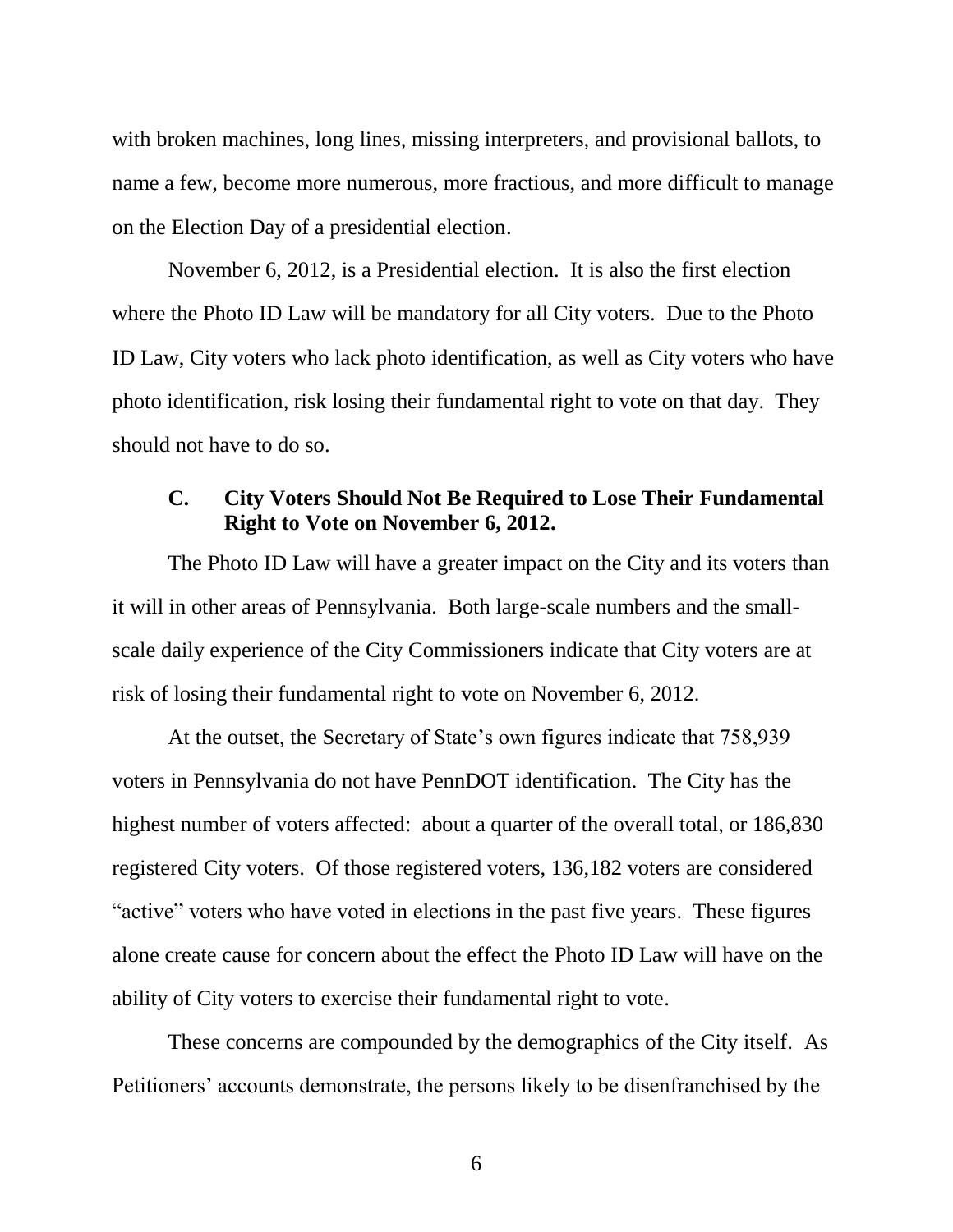Photo ID Law are: members of a racial or ethnic minority group; born outside of Pennsylvania; poor; or elderly. *See* Petition for Review, ¶¶ 9-12 (Applewhite), 13-16 (Lee), 17-20 (Freeland), 21-24 (Cuttino), 25-27 (Marsh), 28-31 (Barksdale), 32-35 (Bookler), 36-41 (Block), 42-45 (Dickerson).

# **1. City Residents Who Belong to a Racial or Ethnic Minority Group.**

<span id="page-9-0"></span>Of the City's 1,526,006 residents, 661,839 are African-American, 187,611 are Hispanic or Latino, and 96,405 are Asian. *See* 2010 Census, City of Philadelphia.

# **2. City Residents Born Outside of Pennsylvania.**

<span id="page-9-1"></span>The Secretary of State has announced that persons born in Pennsylvania do not have to obtain a birth certificate to obtain photo identification from PennDOT. Voters born outside of Pennsylvania do, and large numbers of City residents were born outside of Pennsylvania: 253,336 City residents (16.7%) were born outside of Pennsylvania. 172,952 City residents (11.4%) were born in foreign countries; and 46,540 City residents (3.1%) were born in Puerto Rico. *See* 2010 Census American Community Survey, 3 year estimates.

# **3. City Residents Who Live In Poverty.**

<span id="page-9-2"></span>The City estimates that 366,400 of its residents are living in poverty. *See*  2010 Census American Community Survey. The poorer a City resident of voting age (18+) is, the less likely it is that resident has access to an automobile and the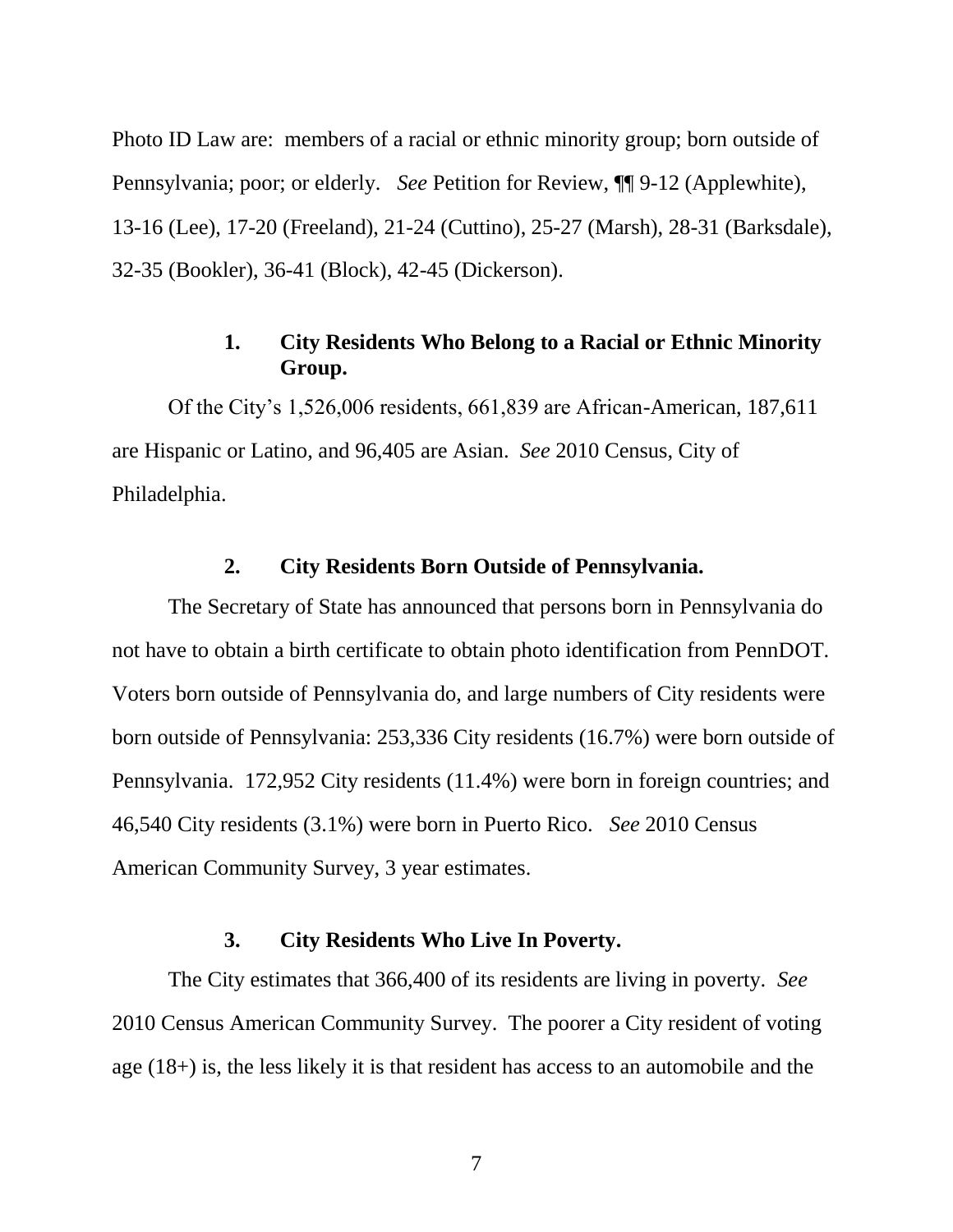convenience and mobility that an automobile provides. Over half of City residents (56%) with incomes below the poverty level live in households without an available automobile. *See* 2010 Census American Community Survey. When a City resident's income goes above over the poverty level, that number drops to 22%. *See* 2010 Census American Community Survey.

### **4. City Residents Who Are Elderly.**

<span id="page-10-0"></span>The Mayor's Office of Aging estimates that 22% of the City's population is over the age of 60, and 8,000 members of that group receive nursing care in their own homes. The Mayor's Office of Aging also estimates that 10,518 members of that group live in nursing home settings and 4,360 in group homes. *See* 2010 Census American Community Survey.

In sum, whether the City looks to the Secretary of State's own figures, or to its own demographics, it faces the prospect of large numbers of voters who are unable to obtain the photo identification required by the Photo ID Law, and thereby losing the right to vote.

Furthermore, on an everyday scale, the City Commissioners are already witnessing the problems that the Photo ID Law has created for City voters. Since March, on a daily basis, members of the public have contacted Commission staff, or have walked into the City Commissioners' offices to ask for help with obtaining photo identification. Given historical patterns, these sorts of requests will only increase after Labor Day, as voter interest in the upcoming election increases, and voter queries, visits to Commission offices, and registration and ballot applications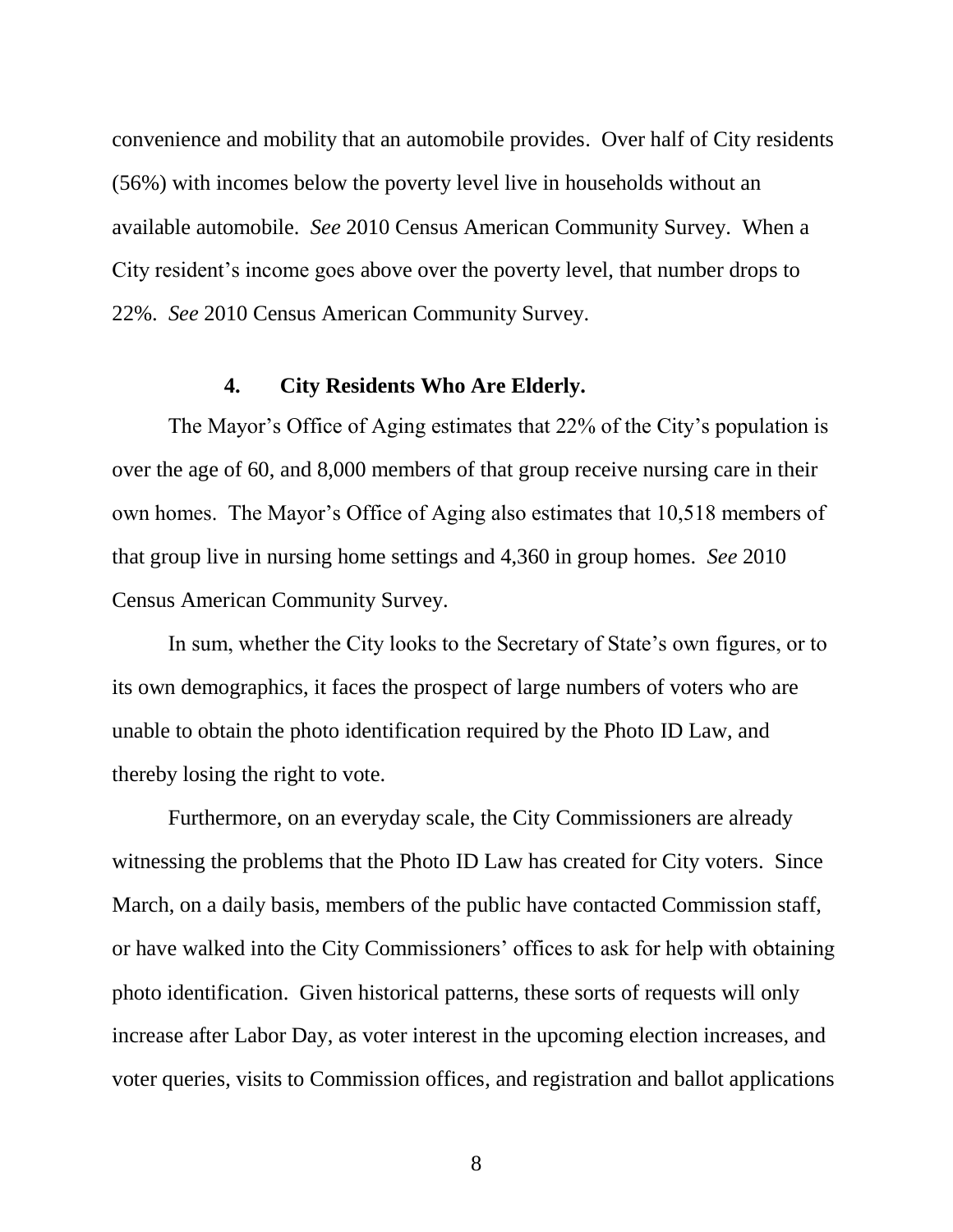increase as well. Commission staff have assisted these voters as best they can, but for voters who face the obstacles to obtaining photo identification that poverty, lack of mobility, lack of transportation, and bureaucratic delay create, the best efforts of Commission staff may not be enough.

The Photo ID Law will harm City voters who do not have photo identification, which is troubling to the City in and of itself. But the Photo ID Law also poses risks of disenfranchisement to City voters who do have photo identification, due to delays and other obstacles to voting that the Photo ID Law will create.

Under the Photo ID Law, election officers now must do the following before any voter can cast a vote at the polls:

• examine each voter's proof of identification;

• sign an affidavit for each voter;

• have each voter sign a voter certificate;

• call out the voter's name and compare the voter's signature with the signature in the register; and

<span id="page-11-0"></span>• write his or her signature of initials over each voter's signature. *See* 25 P.S. § 3050.

If all of these requirements are met – and none of the election officials challenge the voter's identification or identity – only then may a voter proceed to cast a vote at a voting machine. *See id*. That is the best case scenario, and that best case scenario will take up time on November 6, 2012.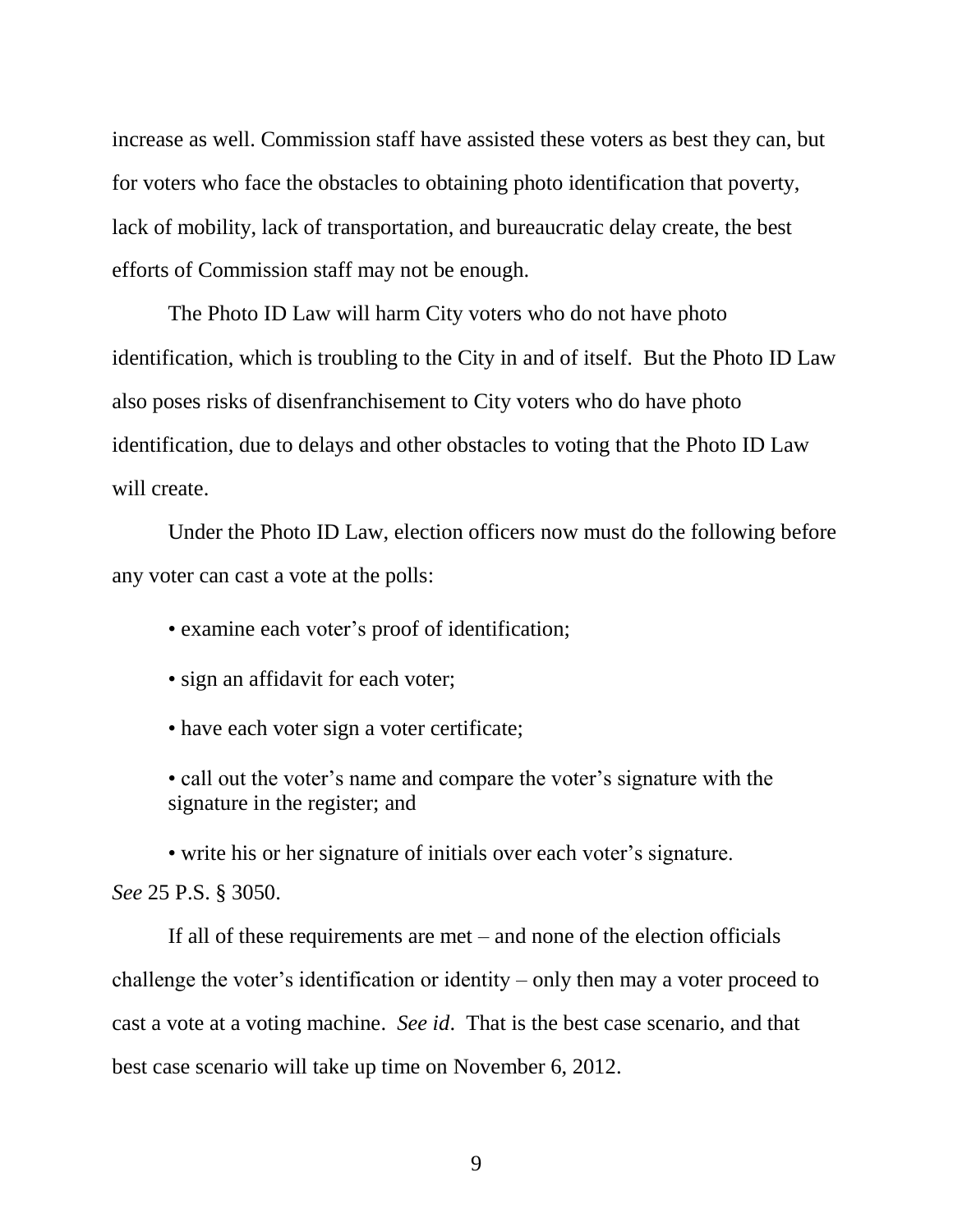That delay will be increased by:

• the number of City voters (potentially over six figures worth) arriving at the polls without photo identificat*i*on;

<span id="page-12-0"></span>• voters who arrive with photo identification that is deemed not to meet the requirements of the Photo ID Law, because that identification does not "substantially conform" with the name of the voter as it appears in the voting register at the polls;

• voters whose "identities" are challenged during the Photo ID Law process by an election official, for whatever reason; and

• voters casting provisional ballots due to the Photo ID Law, and election officials having to create space and time for such voters to cast those ballots.

*See* 25 P.S. § 2602(z.5)(2)(i); 25 P.S. § 3050(a.2) & (a.3).

In other words, the Photo ID Law will make the voting process of a

Presidential election that is congested, slow, and contentious even more so. As such, City voters with photo identification face the risk of delays and long lines

that will effectively block them from casting their votes on November 6, 2012.

The City and the City Commissioners cannot know the ultimate cost of the Photo ID Law, whether to City voters or to the City's future, until well after Election Day. But the loss of the fundamental right to vote is a cost that the City and its voters should not have to bear.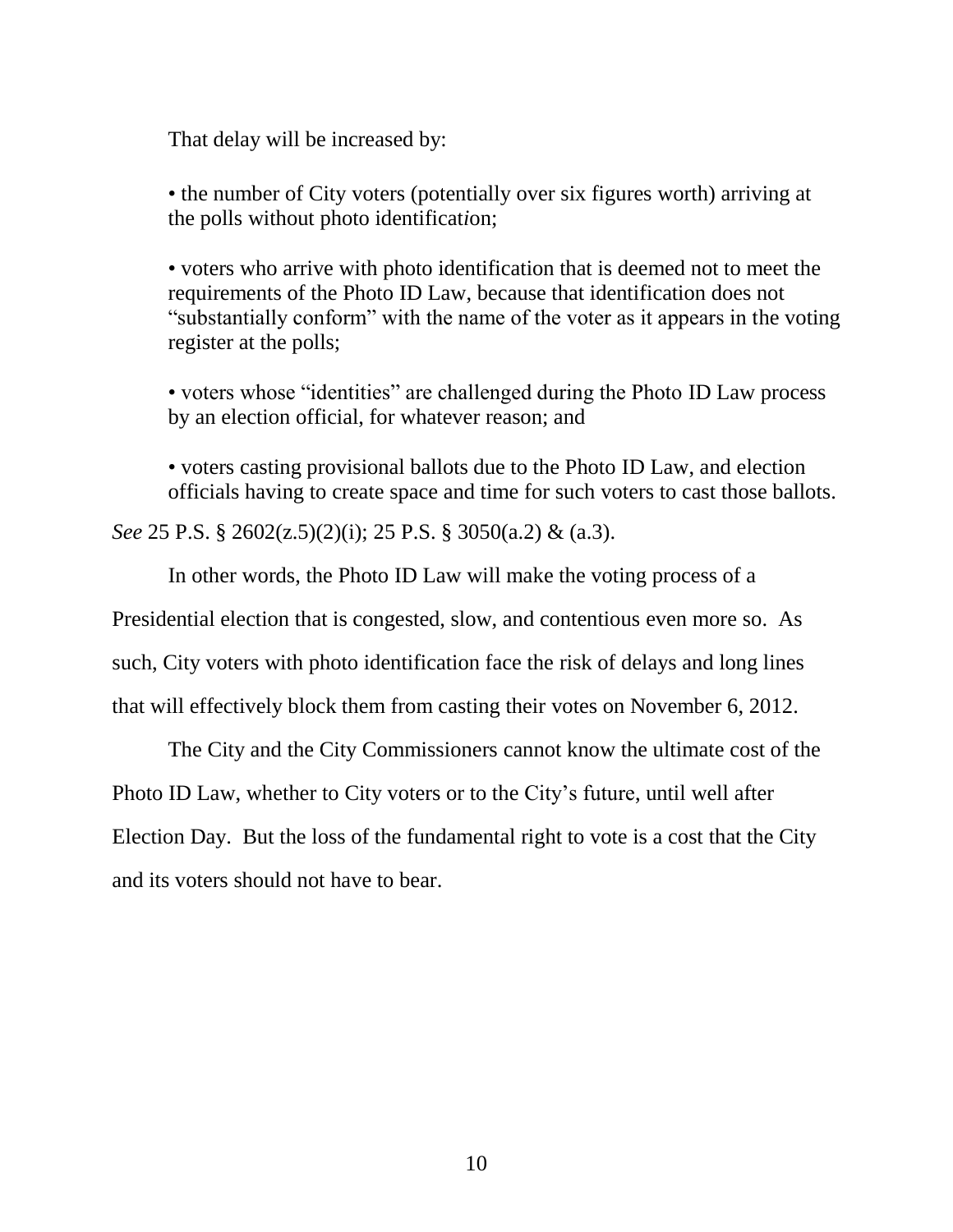# **CONCLUSION**

<span id="page-13-0"></span>For the foregoing reasons, the City of Philadelphia respectfully requests that this Court rule in favor of Petitioners and grant the relief requested in their Motion for a Preliminary Injunction and Petition for Review.

Respectfully submitted,

CITY OF PHILADELPHIA LAW DEPT. Shelley R. Smith, City Solicitor

/s Elise Bruhl

By: Elise Bruhl Deputy City Solicitor, Appeals I.D. No. 78723 City of Philadelphia Law Department 1515 Arch Street, 17th Floor Philadelphia, PA 19102-1595 (215) 683-5011 elise.bruhl@phila.gov Attorney for *Amici* the City of Philadelphia and Stephanie Singer, Chair of the City **Commissioners** 

Dated: July 16, 2012